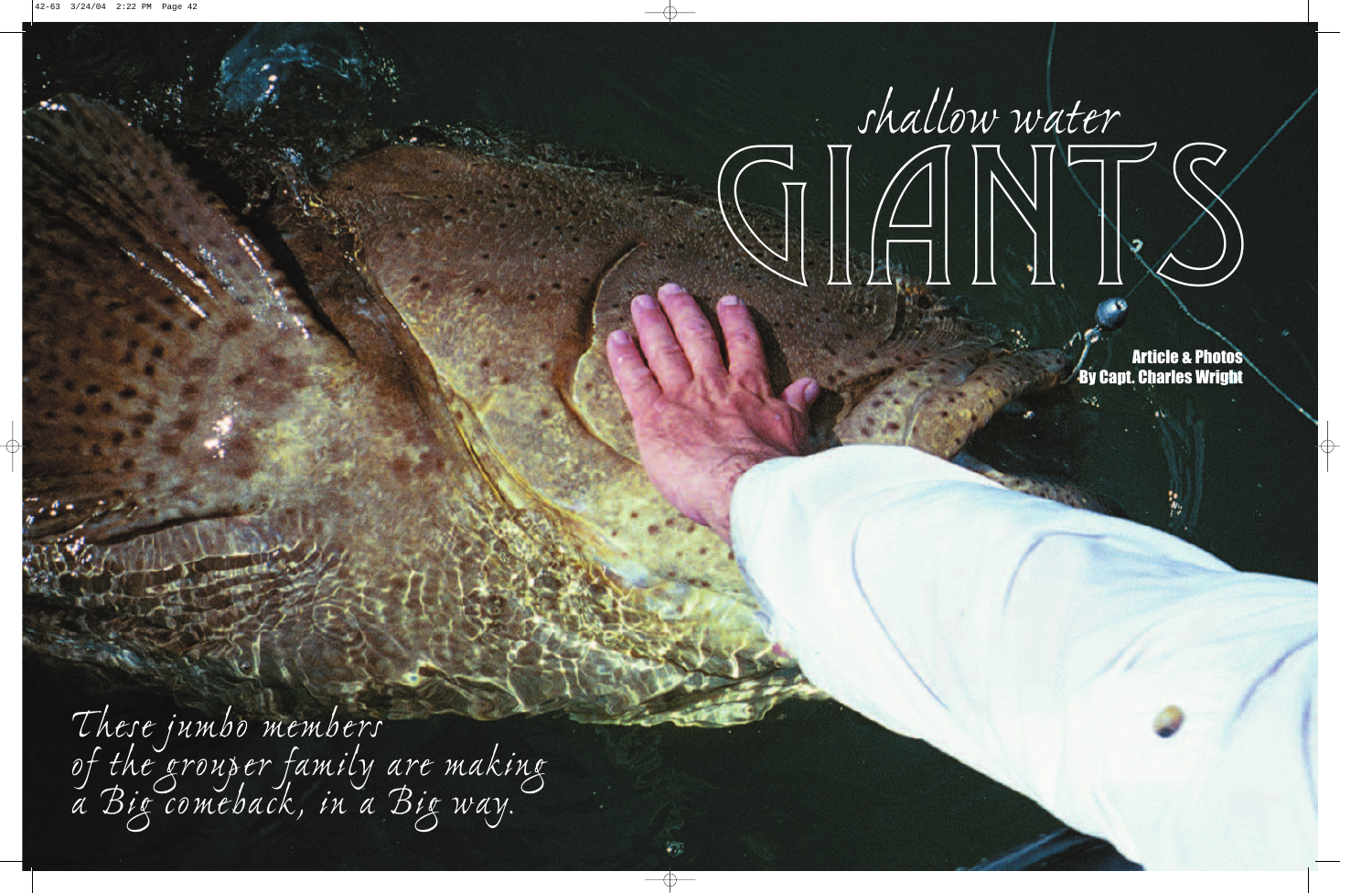gunnels will damage internal organs, eventually killing the fish. Photograph and release these precious beauties in the water.

Throughout the southwest region of Florida, goliaths can be found on offshore wrecks and reefs as well as inshore bridges, trestles and docks. These inshore areas are the easiest to locate and can often hold some very large fish in surprising numbers, often, in excess of several hundred pounds, so be prepared for a fight!

Big fish mean big baits. Few of these gentle giants can pass up a 14" mullet or a jack the size of a small dog anchored on the bottom. One of the goliaths favorite meals is a small stingray. However, handling this particular hook bait can be a challenge.

To actually hook, fight and release one of these bruisers on recreational fishing gear, everything must go your way. These powerful fish will pull like nothing you have ever experienced before. If a hooked goliath decides to take you 'back home', your done! Once hooked up, you must consistently apply maximum pressure to keep his head pointed in the right direction, which is up. The odds are definitely with the fish. They are big, your on their home turf, they know it very well and I assure you, they do not intend on leaving without a fight!

Bulky as they are, goliaths are surprisingly agile. I have watched more than one hooked cobia get run down and gobbled up by what appeared to be a barn door. On different occasions I've witnessed three or four goliaths competing on the surface for a hooked snook. It's similar to a bream eating a cricket just on a grander scale and much more exciting

If you intend on anchoring, one of the most important things that you can do to improve your odds of success is properly positioning the boat. It is best to be as far away from the structure as you can while still within casting range. While anchored up wind, you can exert the maximum force in the needed direction out and away. I kid you not when I tell you that pulling these extremely large and powerful fish out of their lairs is a tremendous task. If you set up directly on top of the wreck, they will take you back into the structure without even pulling a single foot of line off the reel.

As with any issue there will also be controversy. Many, particularly in the guide community, For which any issue there win also be connoversy.<br>
Many, particularly in the guide community,<br>
feel that there are already too many goliaths.<br> *Goliath himself.* 







Funchilar the dock without<br>
the dock without<br>
the aboard<br>
every possible rod ew fishermen leave  $\left\{\n \begin{array}{ccc}\n \text{the dock without} \\
 \text{having} & \text{aboad}\n \end{array}\n\right.$ every possible rod combination they can carry. After all, you have to be prepared for any situation. You need a plug rod for accurate casts into tight areas, another for long distance ballistic shots along the shorelines, specific spinning rods for throwing jigs on the flats and casting live baits and since you purchased those fly-rod outfits, you better bring them along "just in case". I guess your fishing partner is just

> If on a drift, an angry three or four hundred pound goliath will pull your flats skiff around without even breaking a sweat. Like all groupers, the first few feet and seconds of the fight are the most crucial. If you are 15 seconds into fight and are still hooked up you have a good chance of landing the fish. However, most encounters with goliaths, similar to bull

rides, do not last that long. Regardless of the goliath's enormous size do not expect a dramatic strike. Even bait that we might designate as being XXL, fits easily into the front end of this giant. They will often approach the bait, nonchalantly gobble it up and then take their sweet time heading home. Few things in the wild push them around, so they are not used to being in a hurry for anything. Typically, you will feel a couple of hard thumps and then nothing. That's your strike. When the thumping stops, reel tight and hang on! Like a giant suction pump, a goliath feeds by inhaling the large volume of water surrounding its prey. The unfortunate bait is inevitably sucked in along with the water.

The recovery of the goliath is absolutely fantastic for sport fishermen. Many a day of slow snook fishing or water too muddy to sight fish has been "saved" by targeting these bulldogs. The action will only increase as the conservation measures continue. Early in my fishing career, I was as guilty as any about harvesting too many of these very special fish. I know first hand how fragile the fishery really is and how easily we can again wipe them out. Personally, I would like to see all of the implemented protection continue long enough to allow this slow growing population plenty of time to mature and stabilize.

going to have to carry his arsenal in his lap.

The above mentioned line up will handle just about any shallow water species that you will encounter anywhere throughout the State with one exception the shallow water giants, the goliath groupers. To land even the juveniles you're going to have to step up your tackle. Leave the little stuff in the racks and break out the 50 pound standup gear, your fighting belt, and a back brace. You are going to need them all!

The goliath grouper, recognized as jewfish prior to 2001, is the largest member of the grouper family. These slow growing monsters can reach eight feet in length and close to 800 pounds, that's right 800 pounds! That is, if fortunate enough to live long enough. Past exploitation and excessive over harvesting resulted in the goliath groupers protection from all harvest in 1990 throughout the Gulf of Mexico and the Southern Atlantic Federal Waters. In addition, in 1993 closures in the Caribbean were also implemented. So, regardless if targeting goliaths intentionally or not, release every fish unharmed.

Thought to live up to 40 years of age, a goliath requires a solid seven to ten years just to reach maturity. Compare that for a moment to the fast growing dolphin whose entire lifespan is

only about 2 to 4 years and you can quickly understand why this fishery is so fragile.

> In the last decade or so since the institution of protective measures, the goliath groupers populations have begun to slowly rebound. Recent creel

studies have indicated that the age of the largest fish sampled is right around 12-13 years old. A clear indication that the protection is working but also that time is still necessary to allow the population to mature.

With the excesses of the past now in check, the goliath is coming back in a big way. With a wide range covering most all of the Florida peninsula, you can find these great fish in just



about any fishery throughout the State. Most common are juveniles in the 5-25 pound range, which are found throughout the backcountry in fairly high numbers. Being the only grouper able to tolerate brackish water, it's also not uncommon to see fish in the 10 to 60

pound range taken in tidal rivers.

For anglers, what separates the goliath from its numerous close cousins is the fact that monster size specimens in excess of 300 pounds can be pursued and captured in relatively shallow water — hence the name, shallow water giants. In the Ten Thousand Islands and Everglades National Park you can easily find fish in that size range in as little as 10 feet. The key is structure. Find the structure and you will likely find the goliath. However, to pursue and actually have a chance of landing one of these Volkswagens, you really need heavy tackle.

Gigantic goliath grouper prefer large habitats and very large food so to have a chance of looking one in the eye, get out the stand up gear. Short stout rods coupled with two speed reels are an excellent choice. 100 lb. test leaders are a must just to prevent being busted off every time and this is also no place for snap swivels. Recommended is the use of a large circle hook, which will almost always assure a lip hooked fish, minimizing the danger to the fish and making for a quick and easy release. Do not attempt to lift three to four hundred pounds of goliath into the boat. Their bodies are not designed to support that much weight out of the water and dragging them across the

## *This baby goliath pins the boga.*

*Even the juveniles need 50 lb. standup gear!*

**44** SOUTH FLORIDA SPORT FISHING / Summer 2003 Get Hooked Up @ www.SouthFloridaSportFishing.com